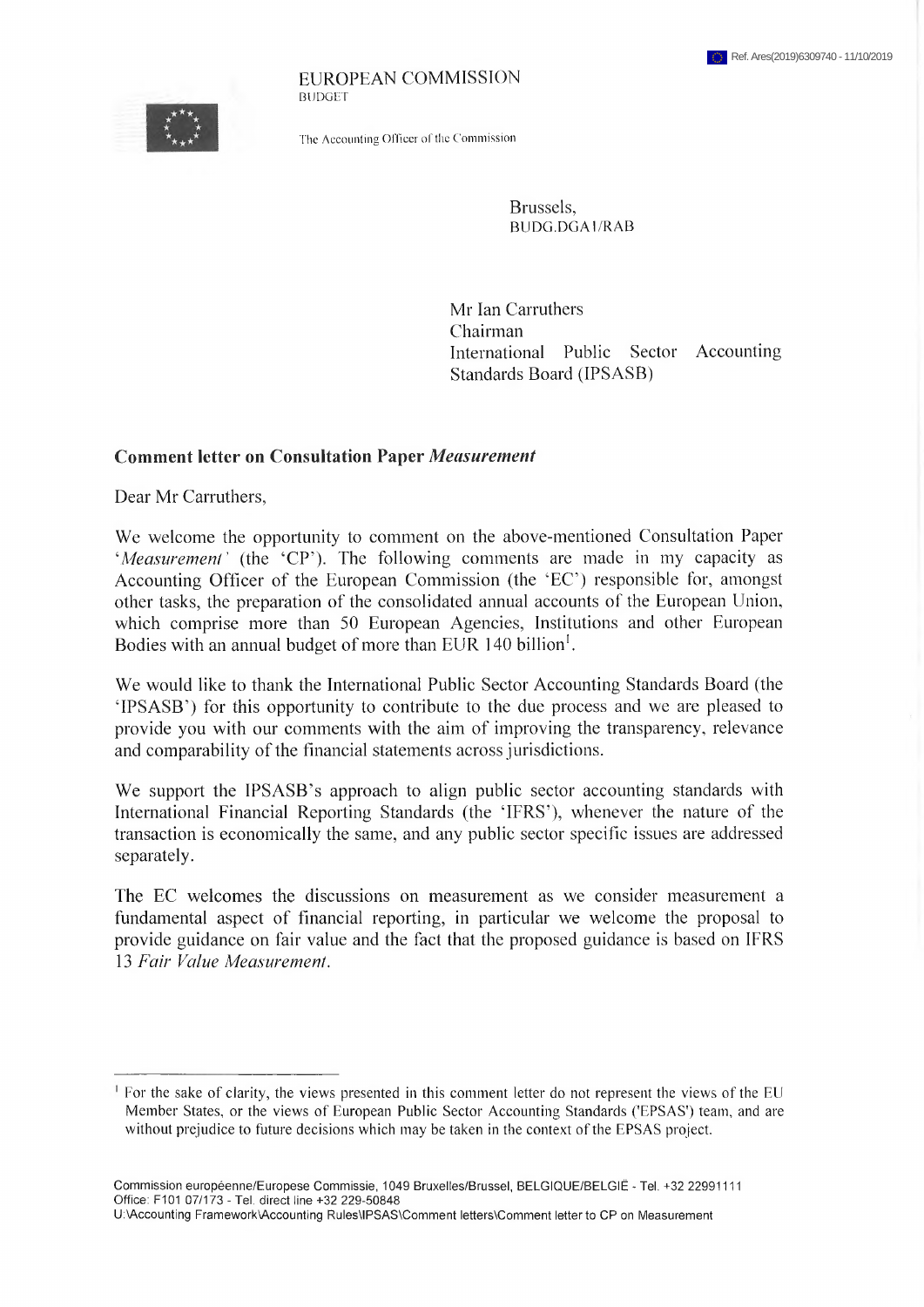Overall, the EC agrees with the proposals included in the CP and we consider that this guidance will fill a gap in the IPSAS literature. Nonetheless, in order for the guidance to be complete we consider that it should include all measurement bases.

Our detailed comments are provided in the Appendix to this letter.

 $ds$ 

Rosa ALDEA BUSQUETS

cc: Nicole Smith (DG.BUDG. DGA1.C), Derek Dunphy, Martin Koehler, Bruno Gomes, Magdalena Žogala (DG.BUDG.C2), John Verrinder (ESTAT.C1)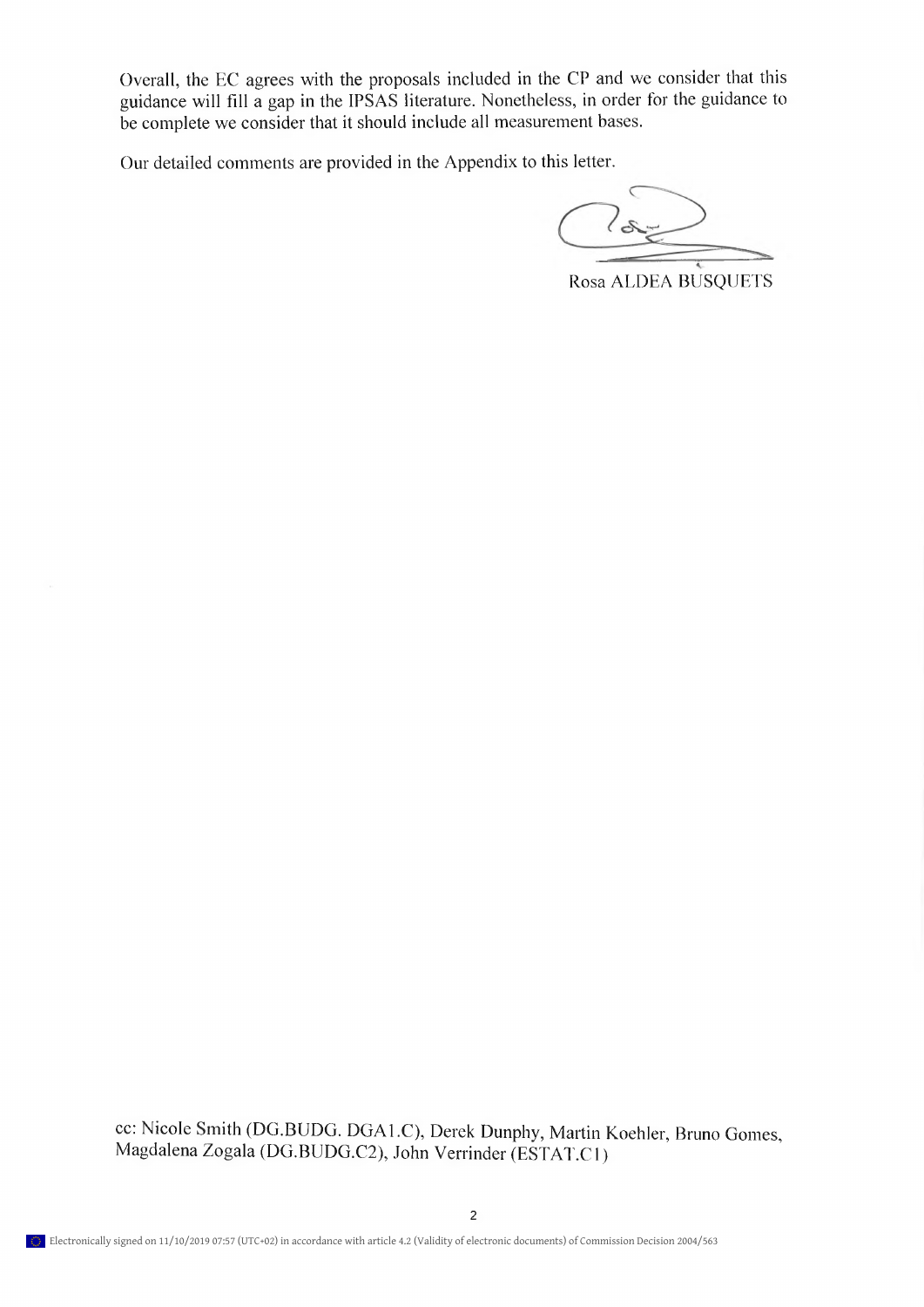# **Appendix - Response to the questions raised in the Consultation Paper (CP)**

# **Question (Preliminary View 1) - Which measurement bases needed guidance**

*The IPSASB's Preliminary View is that the fair value, fulfilment value, historical cost and replacement cost measurement bases require application guidance.*

*Do you agree with the IPSASB 's Preliminary View?*

*Ifnot, please provide your reasons, stating clearly which measurement bases should be excluded from, or added to, the list, and why.*

#### *Response*

The EC fully supports the introduetion of an IPSAS standard providing application guidance for the measurement bases to which the overall principles are set out in the IPSAS Conceptual Framework ('IPSAS CF'). We find the proposed guidance useful and necessary.

Nevertheless, we consider that in order to achieve its objectives<sup>2</sup> the future measurement standard should not be restricted to certain measurement bases, but rather be extended to all the measurement bases listed in the consultation paper (Figure 2.1), thereby achieving completeness from a conceptual point of view. In this regard, we understand the distinction between market value and fair value is a matter that will be discussed in the context of the Conceptual Framework Limited-Scope Review project, whether the outcome of this project confirms market value as a separate measurement base, application guidance should be included in the future measurement standard.

Finally, the EC welcomes the introduction of the concept of fair value as defined in IFRS 13 in the IPSAS literature as we believe that the same terminology used in IPSAS/IFRS should mean the same in substance and fair value as applied in the private sector is for many transactions which are economically the same also an appropriate measurement base for the public sector.

#### **Question (Preliminary View 2) - Whether guidance should be generic**

*The IPSASB's Preliminary View is that the application guidancefor the most commonly used measurement bases should be generic in nature in order to be applied across the IPSAS suite ofstandards. Transaction specific measurement guidance will be included in the individual standards providing accounting requirements and guidance for assets and liabilities.*

*Do you agree with the IPSASB's Preliminary View?*

*If not, please provide your reasons, and state what guidance should be included, and why.*

*<sup>2</sup>* Illustrative Exposure Draft establishes that *"the objective ofthis Standard is to define measurement bases that assist in reflectingfairly the cost ofservices, operational capacity, and financial capacity ofassets and liabilities and how to identify approaches under those measurement bases to be applied through individual IPSAS* to achieve the objectives of financial reporting".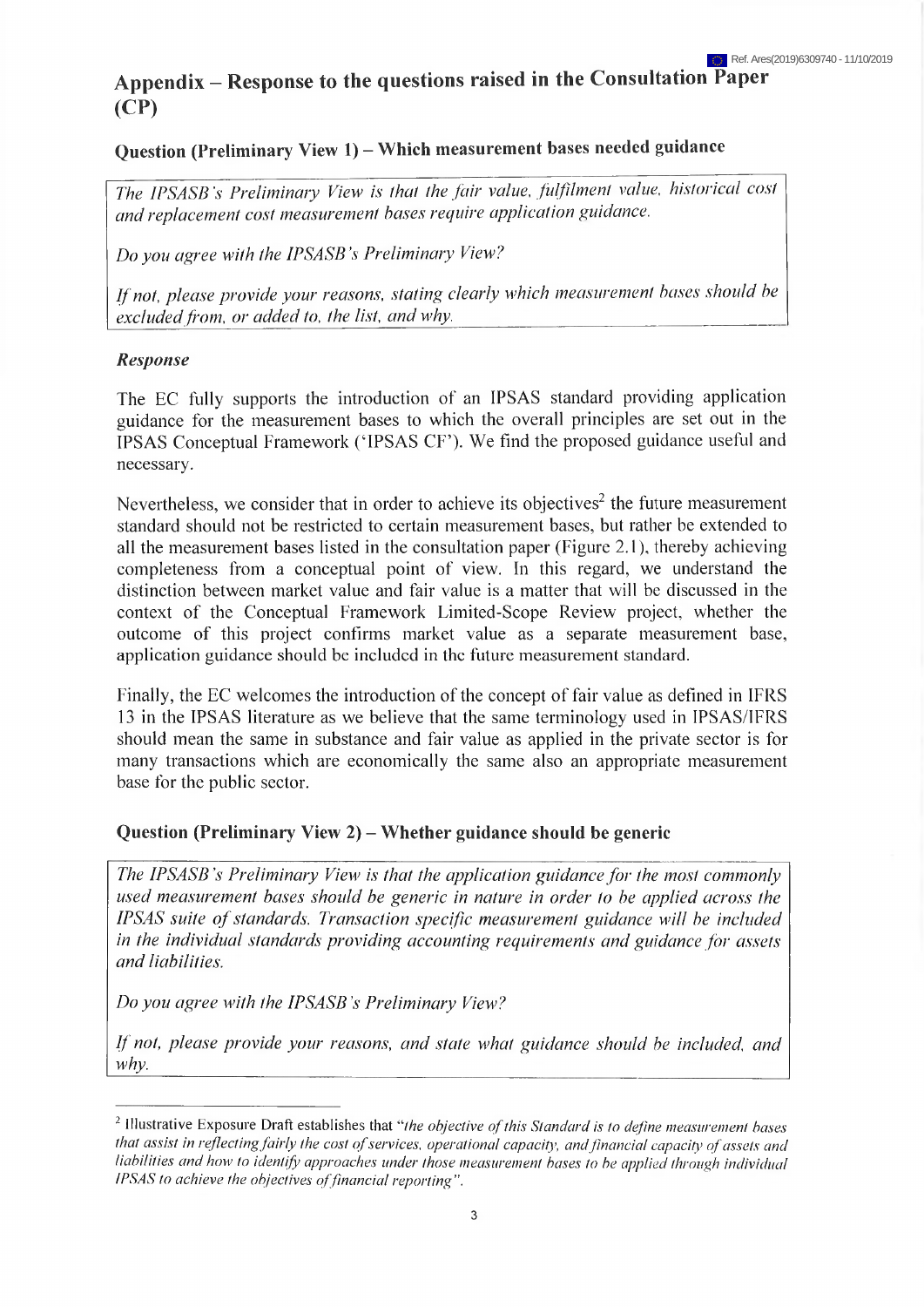# *Response*

In line with our comments on the Preliminary View ('PV') 1, the EC supports the Board's view of issuing an IPSAS standard with generic guidance on measurement. We consider that given the specificities and judgement needed to measure the elements ot the financial statements and its application across IPSAS standards, the generic guidance will assist public sector entities bridging the requirements in current IPSAS with the principles of the IPSAS CF.

We agree that the transaction specific guidance should rather be incorporated in the specific IPSASs addressing that transaction. Even though we understand that disclosures are not in the scope of this project, we take the opportunity to comment that, from our perspective, disclosures that would be required for items across the IPSAS standards should be required under the measurement standard and not repeated in each single IPSAS, such as the disclosure of fair value hierarchy.

#### **Question (Preliminary View 3) - Whether guidance on historical cost is complete**

*The IPSASB's Preliminary View is guidance on historical cost should be derived from existing text in IPSAS. The IPSASB has incorporated all existing text and considers Appendix C: Historical Cost-Application GuidanceforAssets, to be complete.*

*Do you agree with the IPSASB's Preliminary View?*

*If not*, *please provide your reasons, stating clearly what you consider needs to be changed.*

#### *Response*

Generally, the EC considers the generic guidance on historical cost put forward by IPSASB very useful. In our view, it supports the consistent application of the specific IPSASs and provides useful generic guidance applicable to many accounting transactions.

Nevertheless, we would like to comment on the following points of the guidance:

*The value of Other Consideration: Exchange for Non-Monetary Asset(s)* 

Currently, paragraph 38 of IPSAS 17 *Properly, Plant and Equipment* requires an entity to measure an exchanged asset at fair value (unless it lacks commercial substance; or the fair value of either the asset given or asset received is not reliably estimate). The standard further clarifies in paragraph 40 that if an entity is able to determine reliably the fair value of both (asset given up/received), then the fair value of the asset given up shall be used to measure the cost of the asset received unless the fair value of the asset received is more clearly evident.

We understand that paragraph C4 of the illustrative ED the IPSASB provides two changes in substance to the above:

a) Fair value is replaced by current value: The EC considers that using the current value might be more appropriate in public sector as preparers are allowed to choose the appropriate current value dependent on the economic circumstances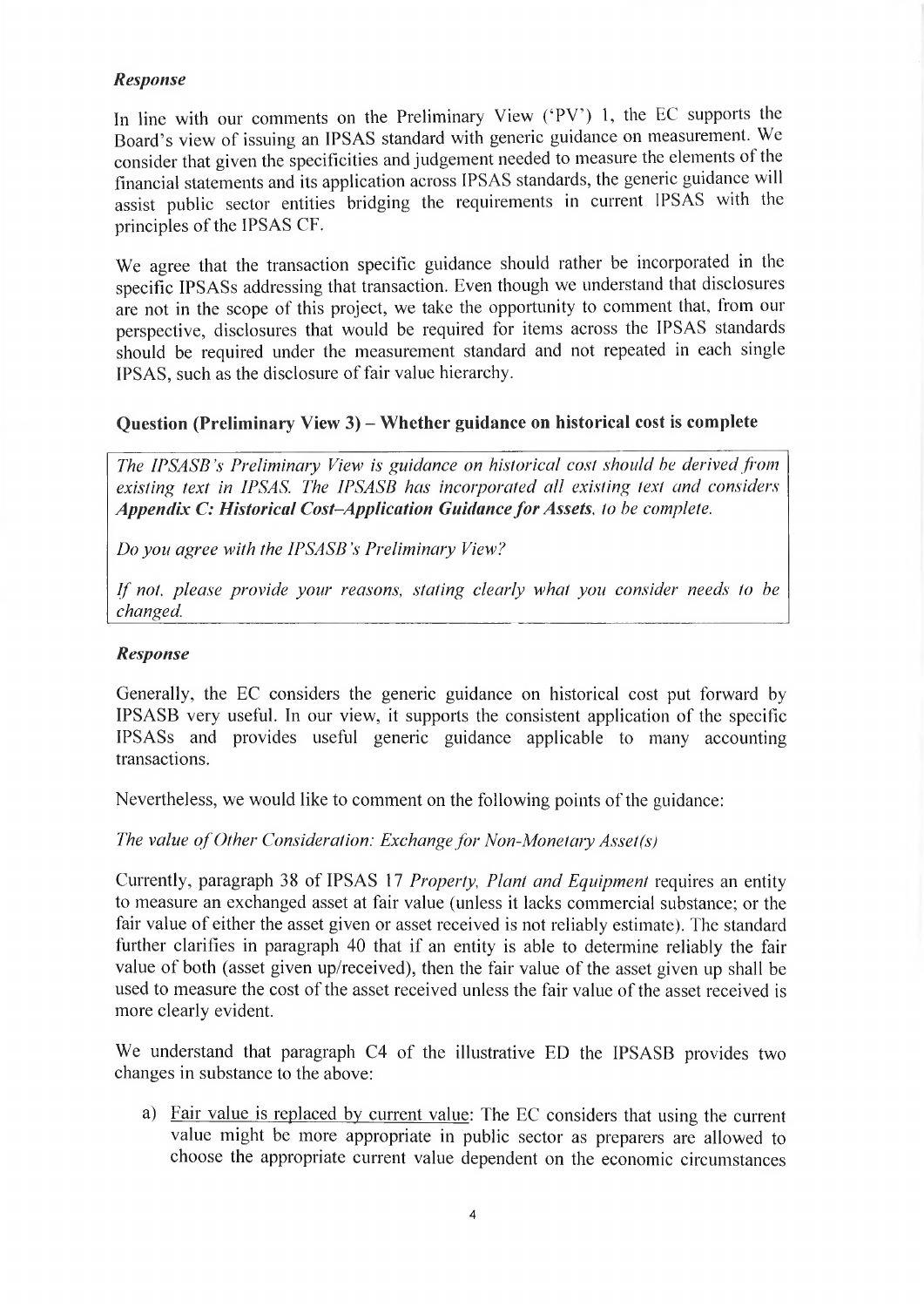and the objectives of financial reporting (i.e. cost of services, operational capacity and financial capacity).

b) Fair value of the asset received: We noticed that in paragraph C4 of the illustrative ED, the condition (b) (*the current fair value of the asset given up cannot be measured* (...)) was also changed as compared to the current wording of IPSAS 17 given that the standard refers to the fair value of the asset given up or received. We suggest clarifying whether or not this change was intended and the reasons for it. It would in particular be useful to understand how entities should apply the guidance to an exchange of assets, since the reading of the new text seems inconsistent with the provisions in IPSAS 17, which currently requires that the value of the asset received should be used if more clearly evident. Finally, we note that the same requirement exists for intangible assets (IPSAS 31.44), to the extent that IPSAS 17 is amended, IPSAS 31 *Intangible Assets* should be amended accordingly.

Furthermore, we highlight that there might be an inconsistency between the measurement of an asset acquired in an exchange of asset that lacks commercial substance, which shall be measured at carrying amount, and an asset acquired in a non-exchange transaction that falls in the scope of IPSAS 23 *Revenue From Non-Exchange Transactions (Taxes and Transfer),* which requires the asset to be measured at fair value at initial recognition.

*Purchase, Construction and Development of an Asset: Examples of Consideration to Include*

The illustrative exposure draft includes in paragraph Cl5 guidance drawn from IPSAS <sup>17</sup> on the elements of the cost. We would like to suggest including guidance on the following issues: (i) Penalties: consider clarifying whether any penalties (liquidated damages) received should be deducted from the cost of the item in case a constructor would have to compensate the entity for delays in the asset development; and (ii) Incentives: consider clarifying whether the cost of the item should include any contractual amount conditional to a future event (e.g. the construction contract may include incentives that are only to be paid depending on the quality of the asset functioning during several years of operations).

Finally, in reference to Cl8, we would propose to reconsider if some of the guidance included in IPSAS 31 should become part of the generic guidance on the historic costs in the future measurement standard. We note that there could be cases where a development of a PPE item is also preceded by a research phase. In particular, we refer to feasibility studies done for some innovative, specialised assets (e.g. satellite navigation systems).

#### **Question (Preliminary View 4) - Whether guidance on fair value is complete**

*The IPSASB 's Preliminary View is fair value guidance should be aligned with IFRS 13, taking into account public sector financial reporting needs and the special characteristics of the public sector. The IPSASB considers Appendix A: Fair Value-Application Guidance, to be complete.*

*Do you agree with the IPSASB 's Preliminary Vieve?*

*If not, please provide your reasons, stating clearly what you consider needs to be changed.*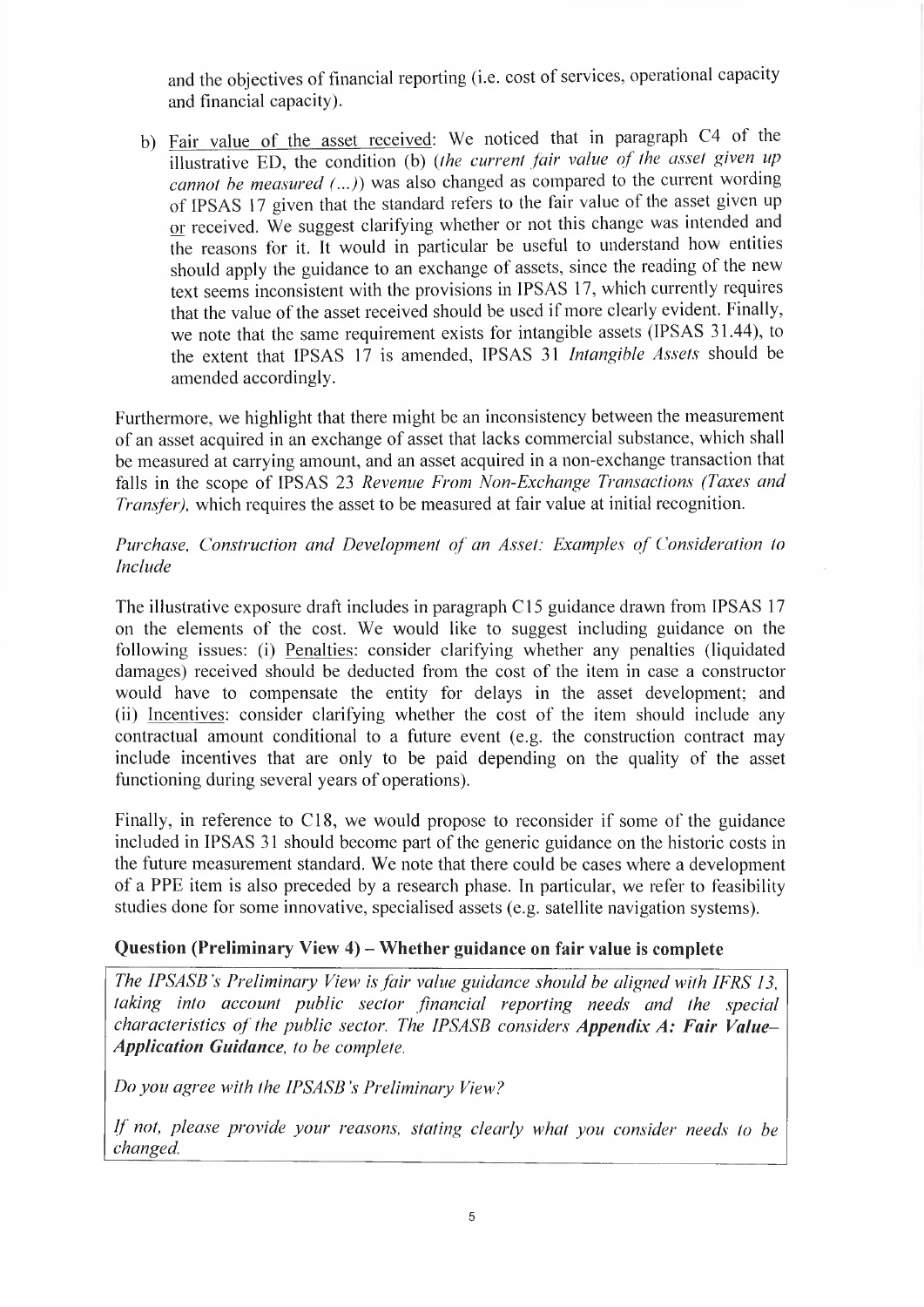#### *Response*

The EC fully supports IPSASB's view that clarifying guidance on the term fair value in the IPSAS literature was necessary since it may lead to many misunderstandings oí readers of the two suites of standards. We agree that IFRS 13 is appropriate for the public sector for transactions that are economically the same as the ones in the private sector. This point is particular relevant for the EC due to the interconnection of our activities with private sector partners.

Furthermore, we agree with IPSASB's view that assumption of the highest and best use must be taken into account in calculating the fair value of a non-financial asset. Without this requirement, we consider that there could be room for a higher level of subjectivity and discretion in the valuation of a non-financial assets, and consequently in the financial statements.

# **Question (Preliminary View 5) - Whether guidance on fulfilment value is complete**

*The IPSASB 's Preliminary View is ihat fulfilment value guidance should he based on the concepts developed in the Conceptual Framework expanded for application in IPSAS. The IPSASB considers Appendix B: Fulfilment Value-Application Guidance*, *to be complete.*

*Do you agree with the IPSASB 's Preliminary View?*

*If not*, *please provide your reasons, stating clearly what you consider needs to be changed.*

#### *Response*

The EC supports the proposed guidance for fulfilment value.

Flowever, we consider that the link to IPSAS 19 *Provision, Contingent Liabilities and Contingent Assets* should be further explained. From our experience, fulfilment value is the measurement base that underpins the measured under IPSAS 19. The examples (legal claim and decommissioning liability) included in the illustrative ED seem to confirm that fact as they would fall in the scope of IPSAS 19.

Paragraph B7 indicates that there are two layers in estimating the value of a liability: in a first step, an entity apply fulfilment value for the amount to fulfil the cost, and in a second step IPSAS 19 for the excess of the cost to fulfil.

"The fulfilment value represents the amount the entity is obligated to incur to settle the liability. This obligation represents the minimum amount an entity will incur assuming the entity completely satisfies its obligation. For example, an entity may have an obligation to restore a parcel of land to its original condition when a temporary road is no longer in use. Even when the entity intends to enhance the parcel of land, the costs of enhancements are beyond the cost to fulfil the minimum obligation of restoring the land to its original condition and therefore are not representative of the cost to fulfil the liability. In cases where an entity intends to fulfil the liability beyond its commitment, guidance in IPSAS 19, *Provisions, Contingent Liabilities and Contingent Assets,* should be applied when accounting for amount in excess of the cost to fulfil."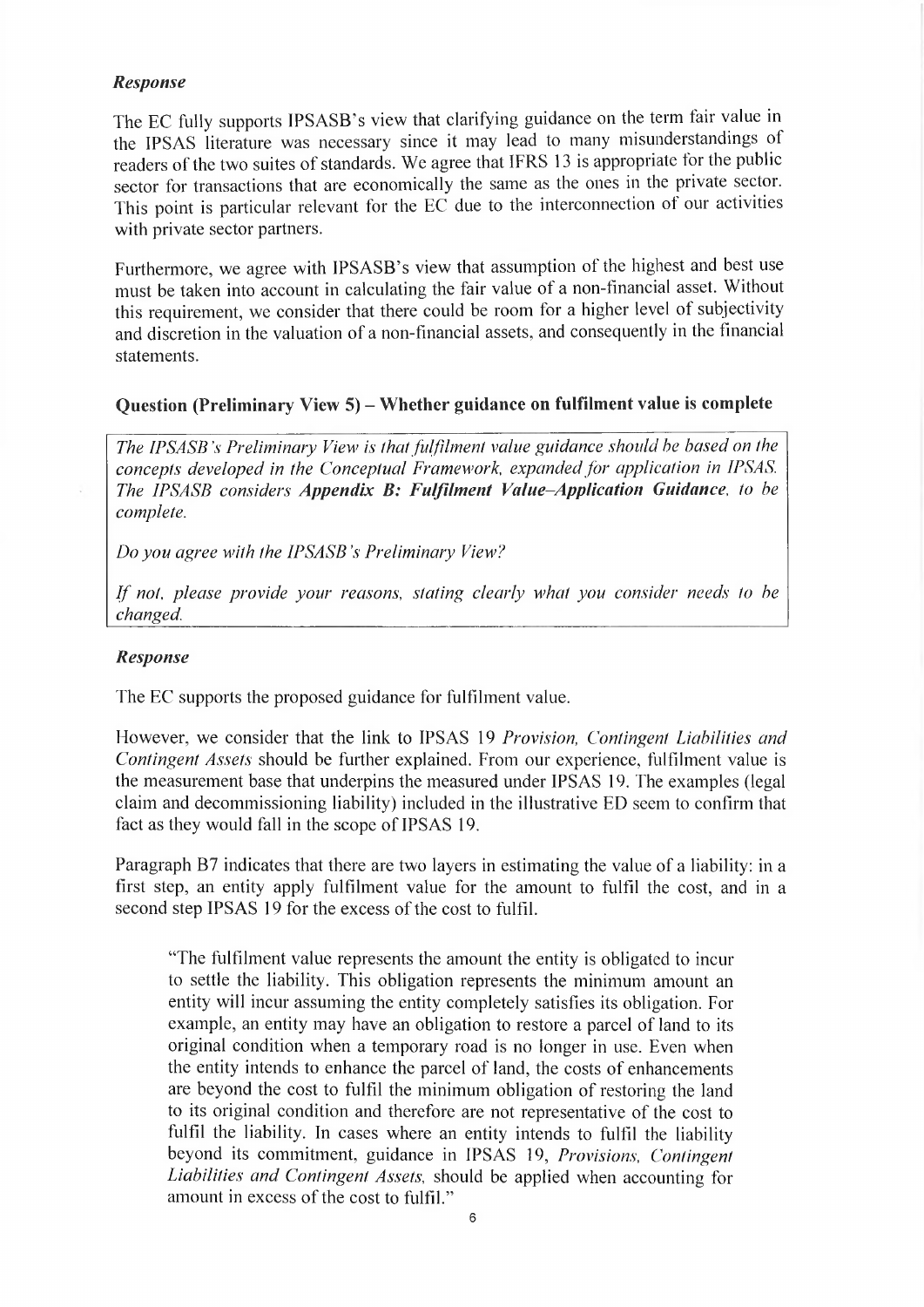*(Consultation Paper*, *Illustrative ED, paragraph B7)*

The EC considers that IPSAS 19 would apply entirely to the examples provided in paragraph B4 and the best estimate of the expenditure required by IPSAS 19 would have to be applied in measuring the liability. This is particularly relevant since the proposed guidance for fulfilment value seems to overlap the guidance on measurement available in IPSAS 19, in particular due to the use of 'least costly manner' to settle the obligation, compared to the 'most likely amount' required by IPSAS 19 in computing the best estimate of the expenditure. Even though the current contradiction may already exist since the 'least costly manner' is referred to in IPSAS CF, in practice IPSAS 19 requirements override the IPSAS CF in accordance with paragraph 9 of IPSAS 3. If the illustrative ED becomes an IPSAS, uncertainty will arise as to which standard should first be applied in terms of measurement of such liabilities.

Consequently, we suggest that the IPSASB should clarify the interaction between the new guidance on fulfilment value and IPSAS 19.

Moreover, in our view, it seems to be a contradiction between guidance in B9 and B10 (BÍ 1). While under B9 it is presumed that the least costly manner is the one in which the entity has selected to release itself from the obligation, BIO seems to indicate that this only applies when the entity would do the work by itself, while if this is contracted out  $$ the least costly manner has to be proven.

## **Question (Preliminary View 6) - Whether guidance on replacement cost is complete**

*The IPSASB's Preliminary View' is that replacement cost guidance should be based on the concepts developed in the Conceptual Framework, expanded for application in IPSAS. The IPSASB considers Appendix D: Replacement Cost-Application Guidance, to be complete.*

*Do you agree with the IPSASB 's Preliminary View?*

*If not, please provide your reasons, stating clearly what you consider needs to be changed.*

#### *Response*

We agree with IPSASB proposal.

#### **Question (Preliminary View 7) - Borrowing costs: Proposal to expense**

*The IPSASB's Preliminary View is that all borrowing costs should be expensed rather than capitalized, with no exception for borrowing costs that are directly attributable to the acquisition, construction, or production ofa qualifying asset.*

*Do you agree with the IPSASB s Preliminary View?*

*If not, please state which option you support and provide your reasonsfor supporting that option.*

#### *Response*

In our view the proposed principle that all borrowing costs should be expensed rather than capitalised has its merits as it provides preparer with a clear approach which would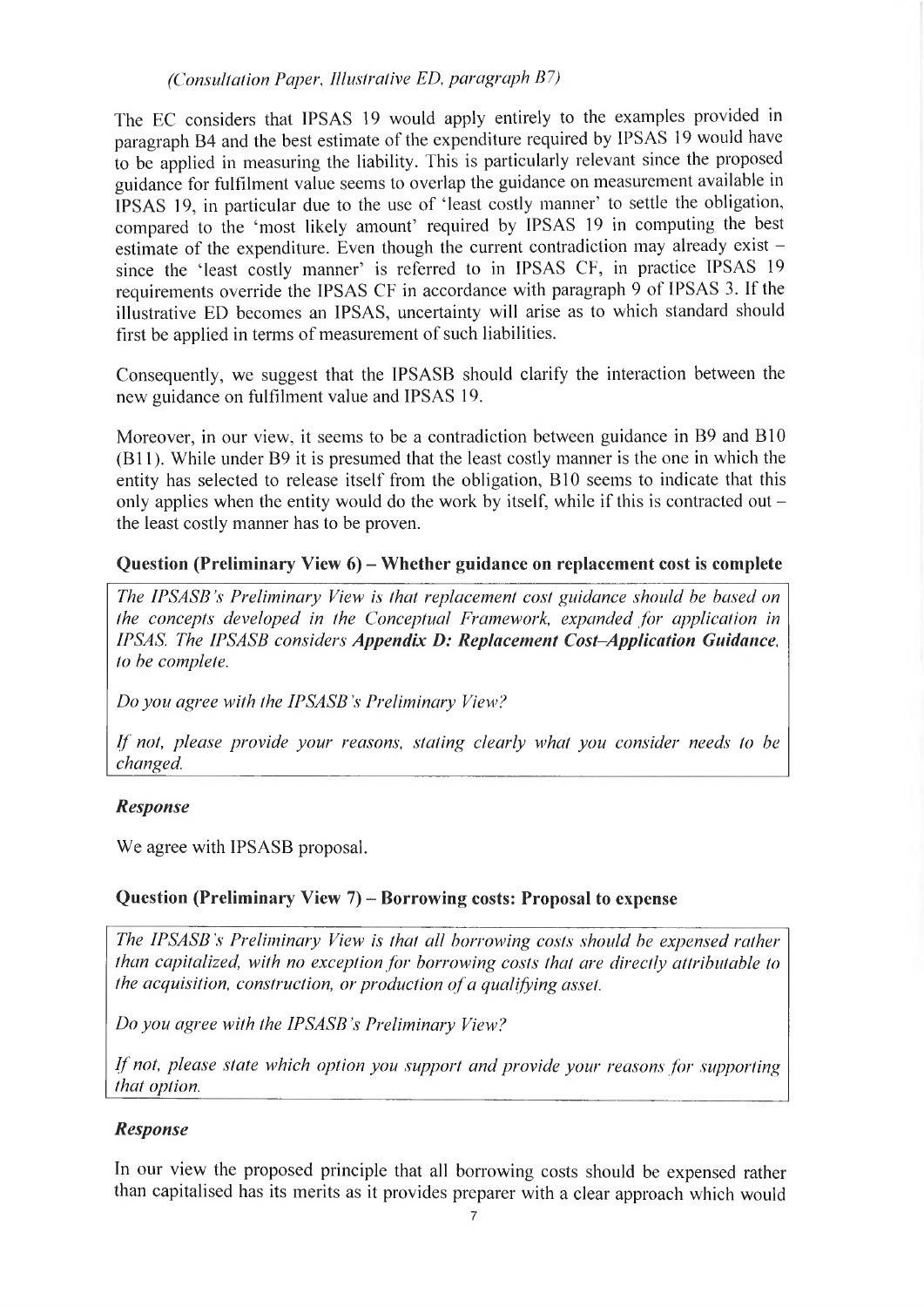be easy to apply and easy to understand. However, we acknowledge that there may be circumstances in the public sector where an entity would be able to directly attribute the borrowing costs to the acquisition, construction or production oí a qualifying asset. In these circumstances, an entity would be able to comply with the principle<sup>3</sup> that the cost of an asset should include the purchase price and other costs directly attributable to the acquisition or issuance of the asset. In the public sector, legal provisions may exist which limit the possibility for entities to borrow money to finance specific assets (e.g. the construction of an office building) combined with the obligation for the entity to submit the financing plan (i.e. maximum level of financing, financing period, type of financing, financing conditions and savings compared to other forms of financing) for that specific asset to Parliament for approval. Under these circumstances the alternative option (Option 3) may result in more relevant information for users of financial statements.

# **Question (Preliminary View 8) - Transaction costs: Definition**

*The IPSASB's Preliminary View is that transaction costs in the public sector should be defined as follows:*

*Transaction costs are incremental costs that are directly attributable to the acquisition, issue or disposal of an asset or liability and would not have been incurred if the entity had not acquired, issued or disposed ofthe asset or liability.*

*Do you agree with the IPSASB 's Preliminary View?*

*Ifnot, please provide your reasons, andprovide an alternative definition for the IPSASB to consider.*

# *Response*

We agree with the proposed definition of transaction costs.

# **Question (Preliminary View 9) - Where should the guidance be addressed?**

*The IPSASB 's Preliminary View is that transaction costs should be addressed in the IPSAS, Measurement, standard for all IPSAS.*

*Do you agree with the IPSASB's Preliminary View?*

*If not, please provide your reasons and state how you would address the treatment of transaction costs in IPSAS, together with your reasons for supporting that treatment.*

#### *Response*

The EC fully supports IPSASB's view.

<sup>&</sup>lt;sup>3</sup> Underlying principle set out in several IPSAS as to what should be included in the cost of the asset. This is included for example in the following standards: IPSAS CF.7.15; IPSAS 16.28; IPAS 17.30(b); and IPSAS 31.34(b).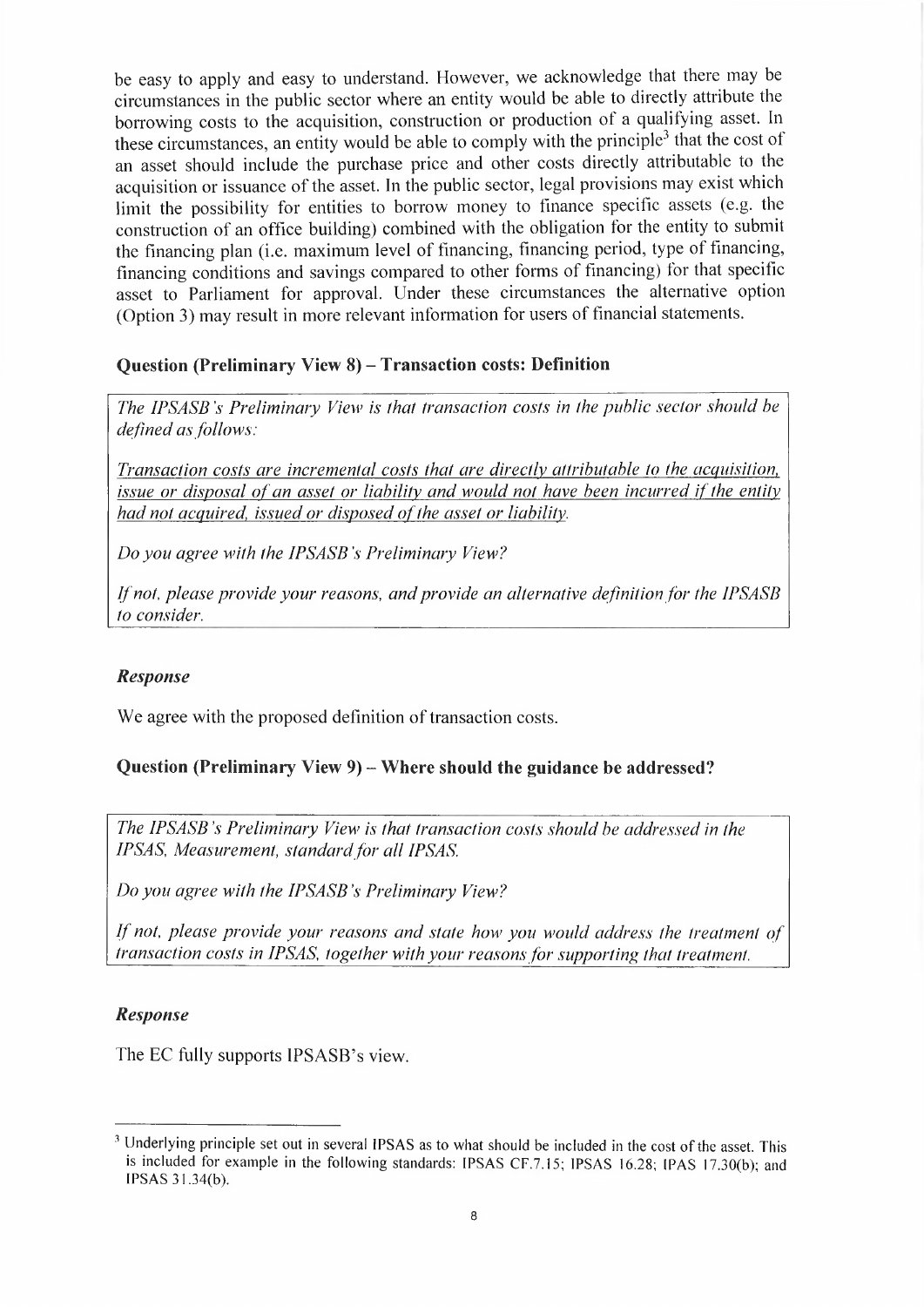# **Question (Preliminary View 10) — Transaction costs when entering into a transaction**

*The IPSASB 's Preliminary View is that transaction costs incurred when entering a transaction should be:*

- *- Excluded in the valuation ofliabilities measured atfulfilment value:*
- *- Excludedfrom the valuation ofassets and liabilities measured atfair value: and*
- *- Included in the valuation ofassets measured at historical cost and replacement cost.*

*Do you agree with the IPSASB 's Preliminary View?*

*Ifnot, please provide your reasons and state how you would treat transaction costs in the valuation ofassets and liabilities, giving your rationalefor your proposed treatment.*

## *Response*

We agree with IPSASB's view.

We understand however that the CP is focused particularly on fixed assets and we consider the question on capitalisation of transaction costs may also occur under other types of assets, such as the cost of an investment of an associate or joint venture.

In accordance with paragraph 16 of IPSAS 36 *Investment in Associates and Joint Venture,* under the equity method, on initial recognition, the investment is recognised at cost and the carrying amount is increased or decreased to recognise the investor's share of the profit or loss of the investee after the date of acquisition.

Though the IPSAS 36 does not address the cost of an investment in associate or joint venture, in particular whether transaction costs should be capitalised, in our view, since generally the cost includes the purchase price and other costs directly attributable to the acquisition, transaction costs should also be capitalised in the cost of the investment.

IPSASB could take this opportunity to clarify upon this issue.

# **Question (Preliminary View 11) - Transaction costs when exiting into <sup>a</sup> transaction**

*The IPSASB 's Preliminary View is that transaction costs incurred when exiting a transaction should be:*

*- Included in the valuation ofliabilities measured at fulfillment value;*

*- Excludedfrom the valuation ofassets and liabilities measured at fair value; and*

*- Excluded in the valuation ofassets measured at historical cost and replacement cost.*

*Do you agree with the IPSASB's Preliminary View?*

*If not, please provide your reasons and state how you would treat transaction costs in the valuation of assets and liabilities, givingyour rationale for your proposed treatment.*

#### *Response*

We agree with IPSASB's view.